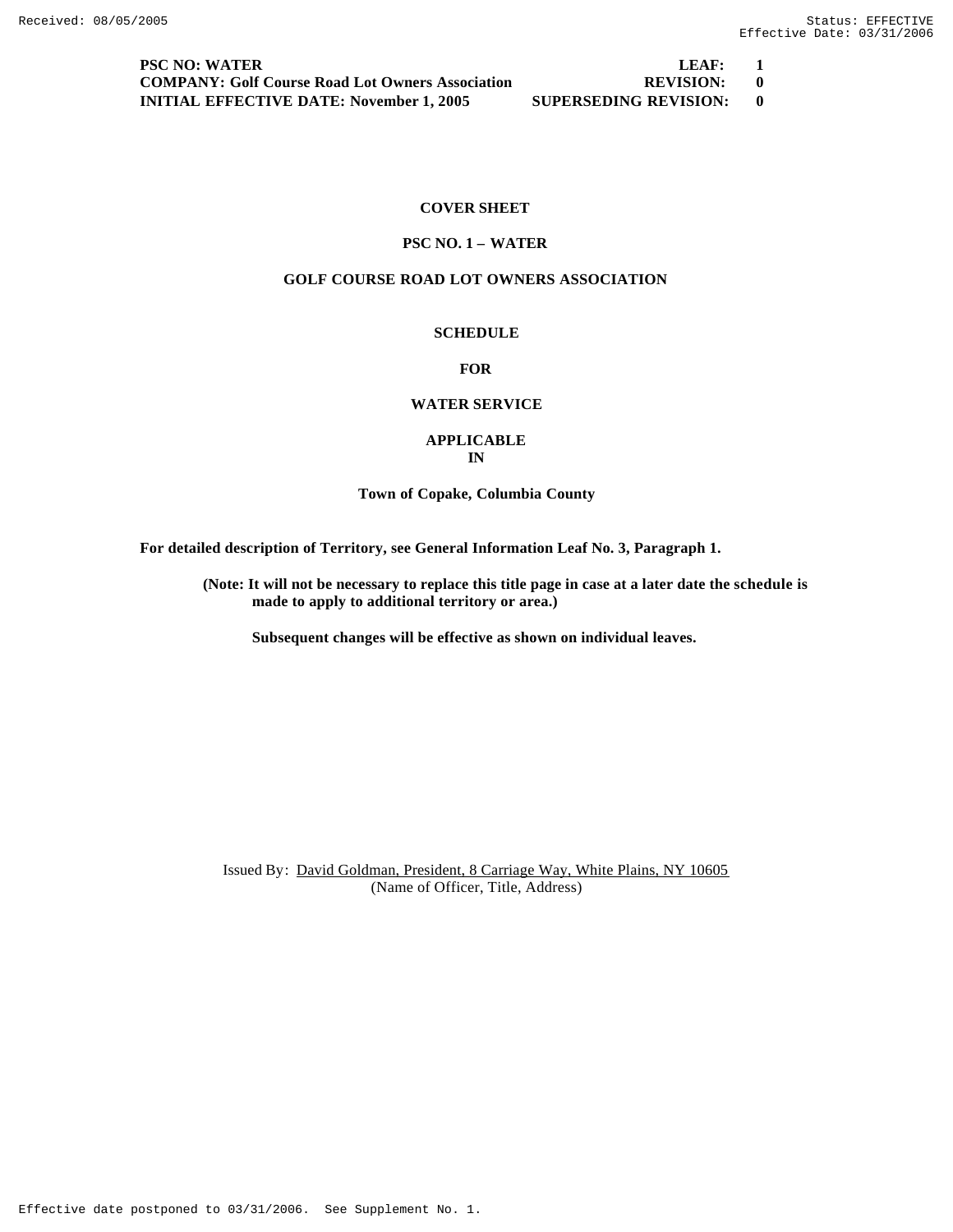| <b>PSC NO: WATER</b>                                    | LEAF:                 |  |
|---------------------------------------------------------|-----------------------|--|
| <b>COMPANY: Golf Course Road Lot Owners Association</b> | <b>REVISION:</b>      |  |
| <b>INITIAL EFFECTIVE DATE: November 1, 2005</b>         | SUPERSEDING REVISION: |  |

# **TABLE OF CONTENTS**

|     | <b>GENERAL INFORMATION</b>                                 | <b>LEAF NO.</b> |
|-----|------------------------------------------------------------|-----------------|
| 1.  | Territory                                                  | 3               |
| 2.  | <b>Application for Water Service</b>                       | 3               |
| 3.  | Deposits - Security                                        | 3               |
| 4.  | Deposits - Interest                                        | $\overline{4}$  |
| 5.  | Deposits - Return                                          | $\overline{4}$  |
| 6.  | Deposits - Other                                           | $\overline{4}$  |
| 7.  | <b>General Rules</b>                                       | $5 - 6$         |
| 8.  | Metered Service                                            | $6 - 7$         |
| 9.  | <b>Unmetered Service</b>                                   | $\tau$          |
| 10. | <b>Extension of Mains</b>                                  | 7               |
| 11. | Discontinuance of Service - Non-payment                    | $7 - 8$         |
| 12. | Discontinuance of Service - Other                          | $8-9$           |
| 13. | Discontinuance of Residential Service - Special Procedures | 9               |
| 14. | <b>Deferred Payment Agreements</b>                         | 9               |
| 15. | <b>Complaint Handling Procedures</b>                       | 10              |
| 16. | <b>Restoration of Service</b>                              | $10 - 11$       |
| 17. | <b>Interest on Customer Overpayments</b>                   | 11              |
| 18. | Regulation                                                 | 11              |
|     | <b>RATES</b><br>Service Classification No. 1               | 12              |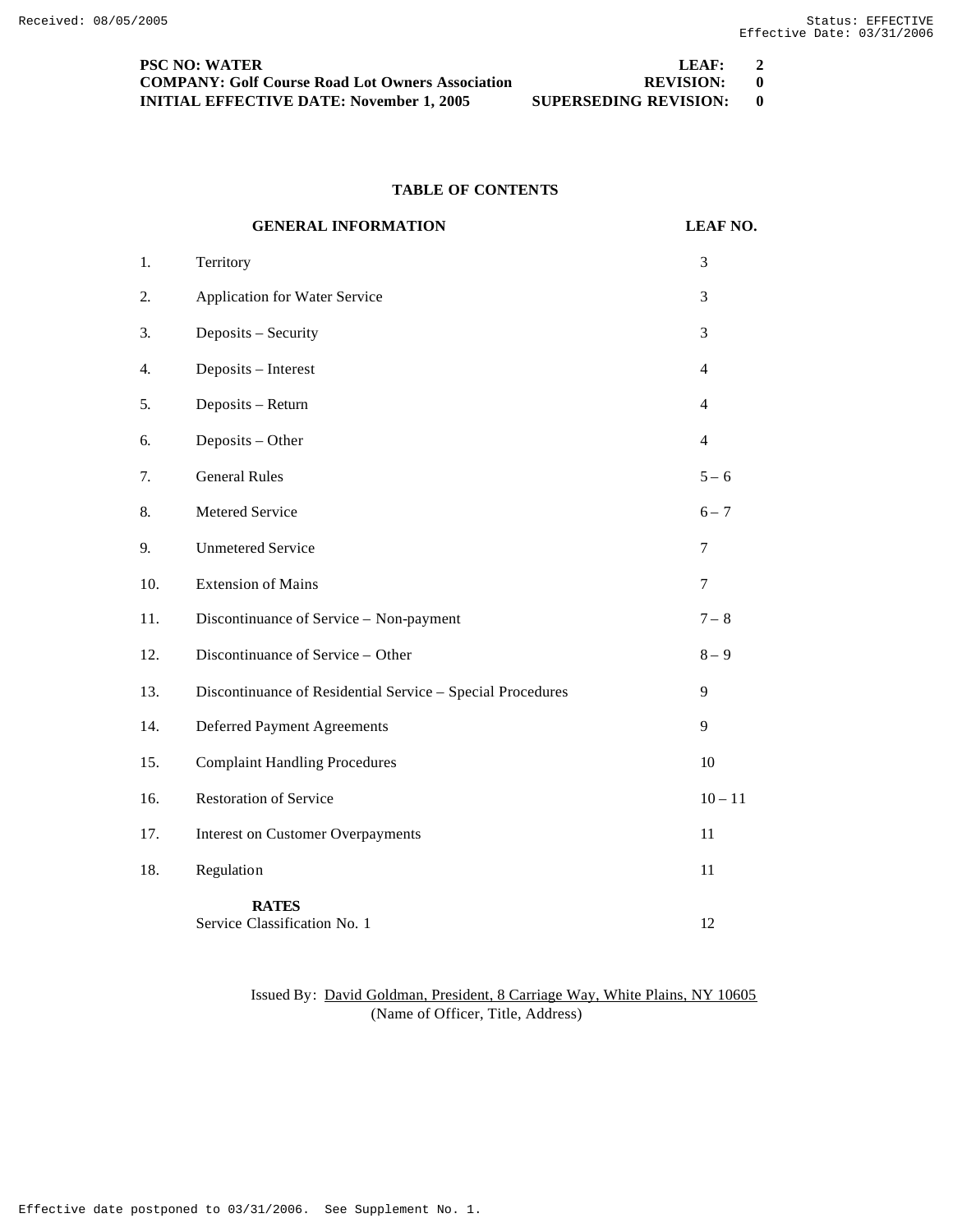## **PSC NO: WATER LEAF: 3 COMPANY: Golf Course Road Lot Owners Association REVISION: 0 INITIAL EFFECTIVE DATE: November 1, 2005 SUPERSEDING REVISION: 0**

#### **GENERAL INFORMATION**

1. Territory (County, Town Development, Streets, etc.)

Golf Course Road, Town of Copake, Columbia County.

- 2. Application for Water Service
	- A. Written application for service may be required.
	- B. A separate application may be required for each premise.
	- C. Premises may be subject to inspection by the company.
	- D. Applications need not be accepted from customers with charges due on any water accounts with the company. The company must accept an application if the customer enters into a deferred payment agreement.
	- E. Service pipe installations are subject to company approval.
- 3. Deposits Security
	- A. As a condition of receiving service, the company may require a deposit from customers that are delinquent (having a bill remaining unpaid 23 days from the date mailed), seasonal, short term or temporary or who have had service terminated for non-payment during the preceding 6 months. In addition, a deposit may also be required from a non-residential customer whose credit has not been established with the company. A delinquent customer shall be provided with a written notice 20 days before the deposit is assessed which states that failure to make timely payments will permit the company to require a deposit from such customer.
	- B. Deposits from applicants and customers may not exceed two times the estimated average monthly bill for a calendar year, except in the case of customers whose usage varies widely where deposits may not exceed twice the average monthly bill for the peak season.
	- C. The company shall perform an annual review of the billing history of every customer who has a deposit with the company to assure that a deposit is still required under (3A) above and that the amount of the deposit conforms with (3B) above. The company reserves the right to review the deposit at any time. If a review shows that the deposit held falls short of the amount the company may require by 25 percent or more, the company may require the payment of an additional amount. If a review shows that the deposit held exceeds the amount required by 25 percent or more, the company shall refund the excess to the customer. The customer may request a downward revision of the deposit.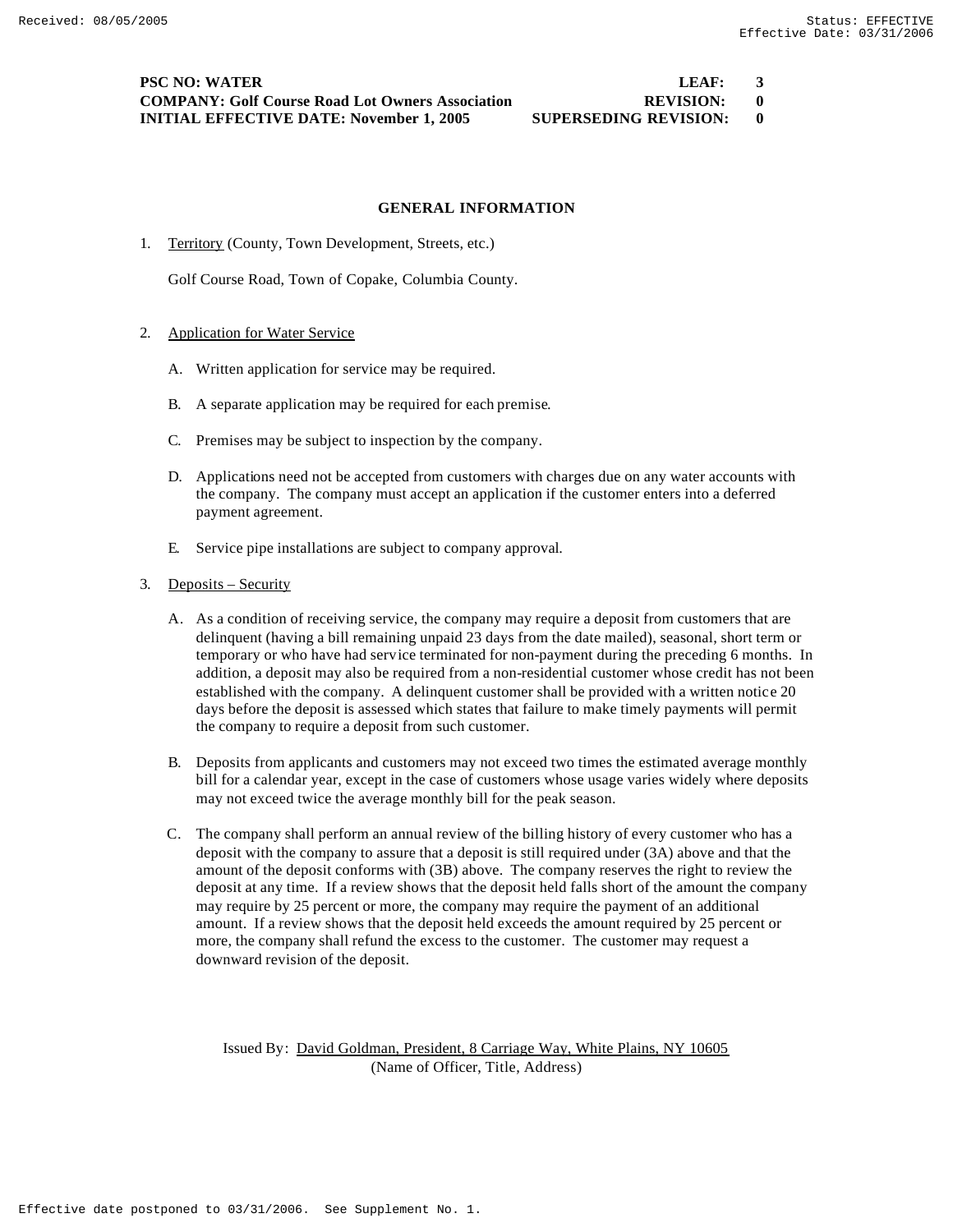#### **GENERAL INFORMATION**

#### 4. Deposits – Interest

Every deposit shall earn simple interest at the rate per annum prescribed by the Public Service Commission. The interest must be paid to customers when the deposit is returned. If the deposit has been held for 12 consecutive months or more, the interest must be credited to the customer no later than the first bill rendered after the next succeeding first day of October and at the end of each succeeding 12 month period.

#### 5. Deposits – Return

- A. The company shall return to a customer a deposit or portion of a deposit and all interest thereon no more than 30 days after:
	- (1) the day the account is closed and all bills are paid; or
	- (2) the date of the first bill for service rendered after a 12 month period during which time the customer was not delinquent, provided there is no other basis for the company to request a deposit; or
	- (3) a review of the deposit shows that a reduction of the deposit is warranted.
- B. A deposit or portion of a deposit plus interest thereon that is subject to return may be credited to the customer's account in the amount of any outstanding charges. If any balance remains, a refund check shall be issued.
- 6. Deposits Other
	- A. In the event that the applicant desires service for a trailer or other non-permanent structure, he shall deposit with the company all costs of the connection of such service. Said deposit shall bear simple interest as required above and shall be refunded at the end of 10 years, or sooner in the event that a permanent structure for such service connection is completed.
	- B. The company may also require deposits from customers to guarantee future payments as set forth in lawn sprinkler, main extension, or other forms of contracts which are in a form approved by the Public Service Commission. The interest rates for these deposits will be the same as the interest rates for security deposits and such interest will be credited to the customer as prescribed by Commission rules.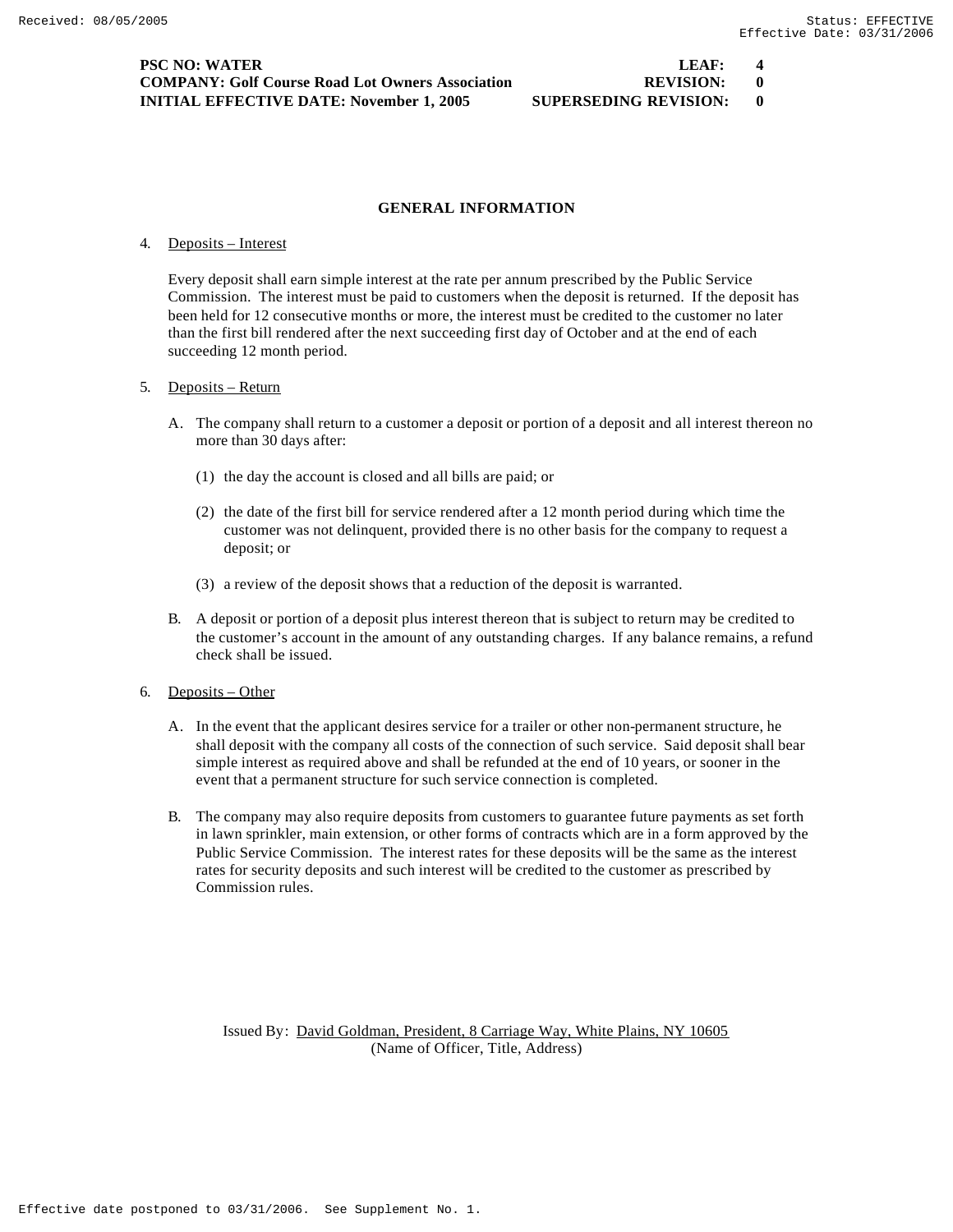### **GENERAL INFORMATION**

#### 7. General Rules

- A. Customers must provide 10 days' written notice prior to the date on which termination of service is requested or prior to a change of occupancy, until which date the customer will be responsible for payment of service.
- B. Fire hydrants shall not be used without the written permission of the company or unless in conformance with filed fire protection tariff provisions.
- C. The company will not be liable for damage resulting from the presence of its facilities, supply, or use of water service, except damage resulting from gross negligence of the company.
- D. The company may shut off water in its mains to make repairs and extensions. Where possible, proper advance notice will be made to customers affected.
- E. The use of water for sprinkling, swimming pools, or other less essential uses may be restricted or prohibited where such use may unreasonably reduce the adequacy of service for other domestic purposes.
- F. There must be a separate service for each premise.
- G. Installation of service pipes and mains will not normally be made when the ground is frozen.
- H. The customer is responsible for service pipes and plumbing within the property line. Any plumbing work done on the customer's service pipe is subject to approval by the company. No underground work shall be covered up until it has been inspected and approved by the company.
- I. All leaks on customer premises or the customer portion of the service pipe must be repaired as soon as possible.
- J. All mains, services (up to the property line) and other water system facilities will be maintained and replaced by the company.
- K. The company will supply water in the distribution system at pressures between 20 and 100 pounds per square inch (psi) and will strive, where practicable, to maintain a normal working pressure of 60 psi with a minimum of 35 psi. If the company makes changes to its system which cause the pressure to increase to over 100 psi to existing customers, the company will be responsible for the first installation of the necessary equipment in the customer's premises. From that point on the equipment will be considered part of the customer's internal plumbing and the customer will be responsible for its maintenance or replacement. If a water pressure reducing valve, in the customer's or applicant's opinion, is necessary or desired to safeguard the plumbing, it is the customer's or applicant's responsibility to purchase, install and maintain this equipment. Where a pressure reducing valve is used it is also advisable to install a suitable pressure relief valve. All installations will comply with the local building codes and standards and are considered a part of the customer's internal plumbing.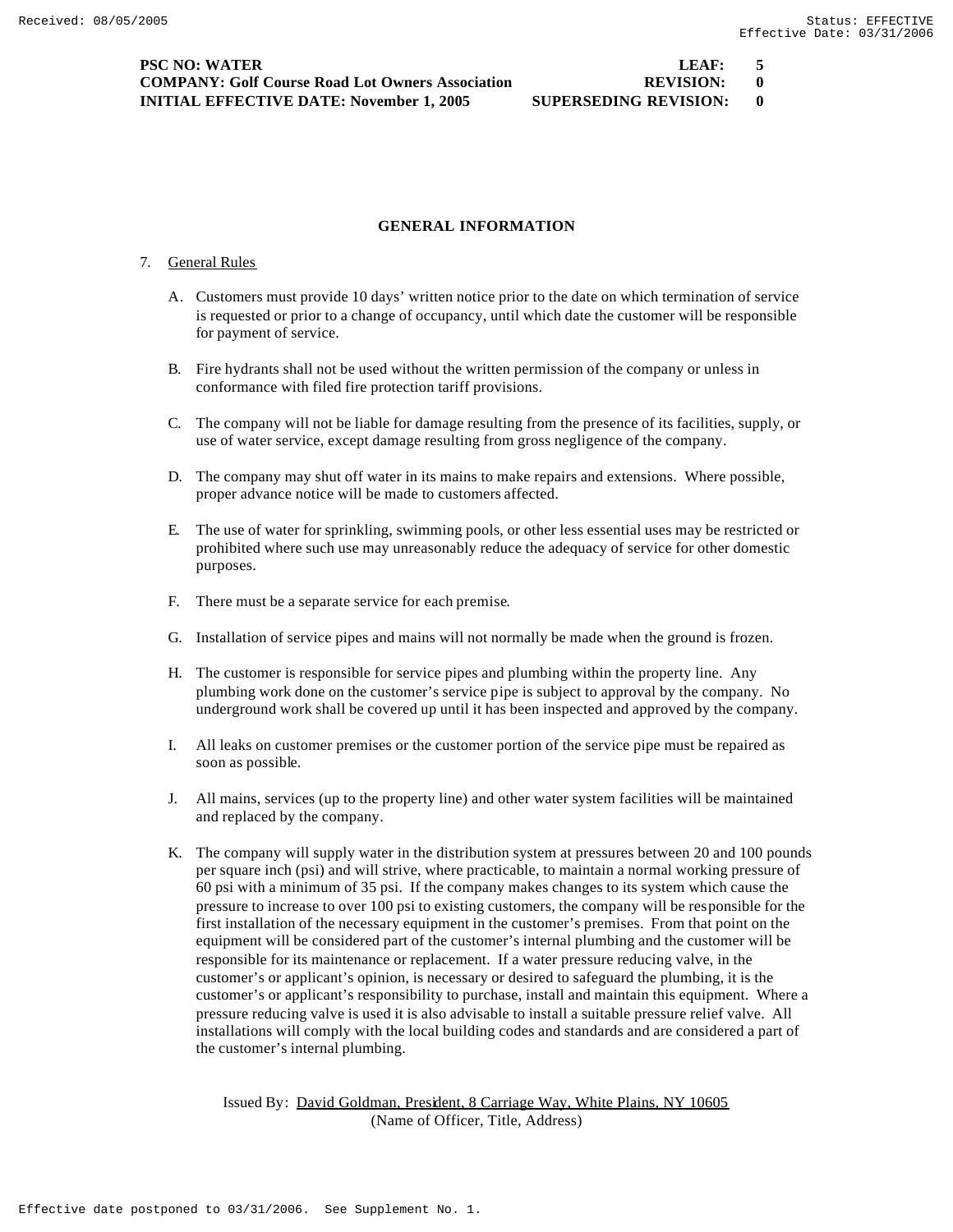## **PSC NO: WATER COMPANY: Golf Course Road Lot Owners Association INITIAL EFFECTIVE DATE: November 1, 2005 SUPERSEDING REVISION: 0**

| LEAF:                |  |
|----------------------|--|
| <b>REVISION:</b>     |  |
| HPERSEDING REVISION· |  |

#### **GENERAL INFORMATION**

- L. Where an applicant is seeking service at an elevation or gradient which could not otherwise be adequately services by existing plant, the company will require that the applicant bear the additional cost of providing such extraordinary service, or in the alternative, require the applicant to purchase, install and maintain the necessary special equipment, such as a hydro-pneumatic system, needed to serve the premises. The installation of a hydro-pneumatic system as part of the customer's internal plumbing may be subject to approval of the Health Department and should comply with local building codes and standards.
- M. Cross connections to water sources other than the company's or with other facilities are strictly prohibited. Customers must, at their expense, install and maintain such backflow prevention devices as may be required by the company in accordance with good water works practice or applicable laws or regulations.
- N. Customers must permit company representatives to enter their premises on reasonable request for purposes relating to the operation and maintenance of the company's system, including inspection of the customer's and the company's facilities, installation, reading, testing, replacement and removal of meters, and terminating and restoring service.
- O. No person shall maliciously, willfully or negligently break, damage, destroy, uncover, deface, block access to or tamper with any pipe, valve, meter, structure, appurtenance or equipment which is a part of the water works system.
- 8. Metered Service (if applicable and provided for in Service Class No. \_\_\_ or Nos. \_\_)
	- A. A meter of a type approved by the Commission is required for each premise.
	- B. The company will furnish, install, and maintain the meter. Unless the meter register is set at zero, the company shall attach a tag with the date and meter dial reading at the time of installation.
	- C. The customer will provide a location for the meter acceptable to the company and will be responsible for the cost of repairing damage resulting from human interference, frost, backflow of hot water, or other such causes.
	- D. Where the company agrees it is necessary to set a meter outside the building, it shall be installed at the expense of the customer in a pit acceptable to the company which is both water-tight and frostproof. The cover of the pit shall be fastened with a convenient locking device. Where the distance from the property line to the front wall of the building is greater than 75 feet, the company may require that the meter be set in a pit at or near the property line. If the pit is to be installed on property not owned or controlled by the customer, written consent of the owner of the property shall be obtained prior to the installation.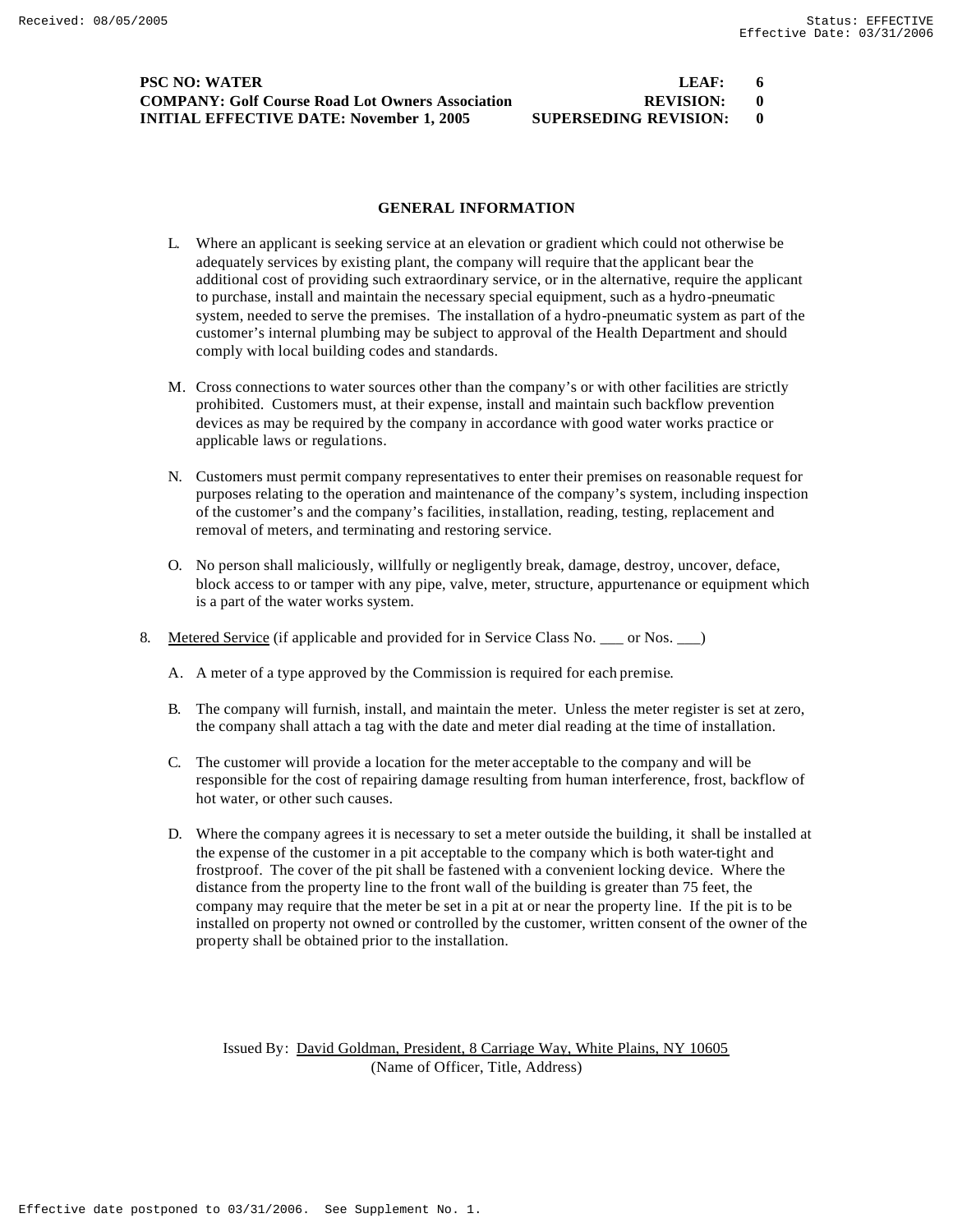**PSC NO: WATER LEAF: 7 COMPANY: Golf Course Road Lot Owners Association 6 REVISION: 0 INITIAL EFFECTIVE DATE: November 1, 2005 SUPERSEDING REVISION: 0**

### **GENERAL INFORMATION**

- E. The company reserves the right to remove, test, and replace the meter.
- F. The company shall afford the customer an opportunity to verify the final reading of any water meter removed from the premises and obtain the customer's signature on a meter removal card which shows the date removed and the reading.
- G. Meters will be tested in conformance with rules of the Public Service Commission. In the case of a disputed account involving the accuracy of the meter, the company will have the meter tested upon the request of the customer. Should the customer request to have a second meter test within 1 year, the customer will be responsible for the actual cost incurred to have the meter tested including the cost to remove the meter, payable in advance to the company. This fee will be refunded if the meter's final weighted average is found to register in excess of 100 percent. Adjustments in bills for over-registration of the meter will be made in accordance with the current rules of the Public Service Commission.
- H. Bills will show meter readings and the dates read.
- I. Bills will be reasonably estimated where a meter has been inaccessible and will be so indicated on the bill.
- J. Where a meter has ceased to register or its percentage of accuracy cannot be determined, an estimated bill for the current period may be rendered. For all other periods the bill shall be the minimum applicable charge.
- 9. Unmetered Service (if applicable and provided for in Service Class No. \_\_\_ or Nos. \_\_\_)

All applicable provisions of this tariff shall apply.

#### 10. Extension of Mains

Mains will be extended in conformance with Commission Rules and Regulations found in 16 NYCRR, Part 501.

11. Discontinuance of Service – Non –Payment

Service may be discontinued under the following provisions: for non-payment of any amount due for water supplied, for failure to make any payment due under a deferred payment agreement or for meter repairs (see Section 8C), for failure to post a required deposit or for failure to pay any fee or charge accruing under the contract or tariff.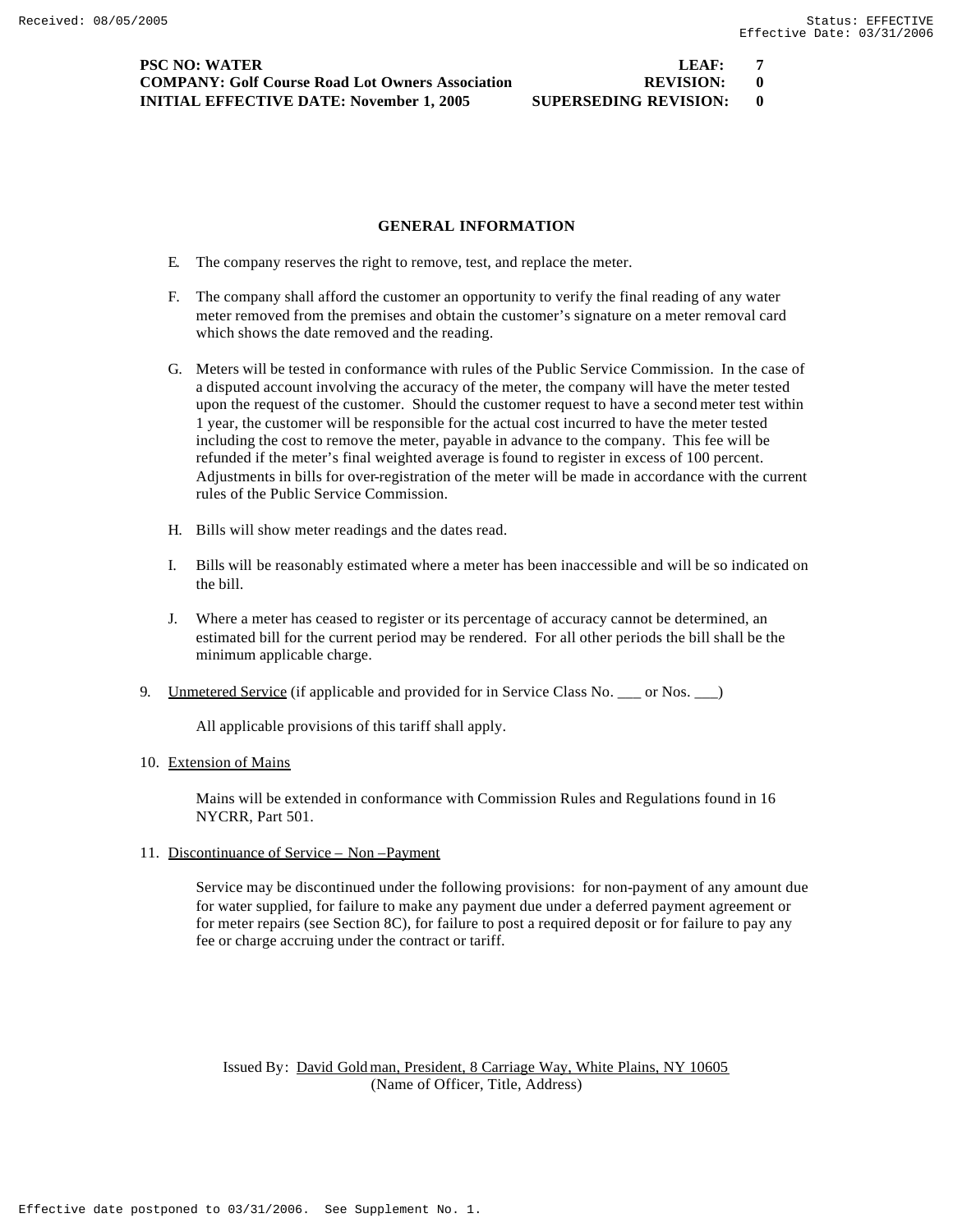**PSC NO: WATER LEAF: 8 COMPANY: Golf Course Road Lot Owners Association 6 <b>REVISION:** 0 **INITIAL EFFECTIVE DATE: November 1, 2005 SUPERSEDING REVISION: 0**

#### **GENERAL INFORMATION**

- A. A bill not paid within 23 days of mailing is considered delinquent, ad the company ma discontinue service after complying with 16 NYCRR, Part 533 which requires: (1) 15 days written notice if served personally, or (2) 15 days after a registered letter containing such notice has been signed or refused, or (3) 18 days after mailing written notice in a post-paid wrapper. Service will not be reestablished until payment of all proper arrears, charges and deposits is made or a deferred payment agreement is entered into. Receipt of a subsequently dishonored negotiable instrument in response to a notice of discontinuance shall not constitute payment of the customer's account and the company shall not be required to issue additional notice prior to discontinuance. There will be a charge for processing all returned checks equal to the bank charge plus a handling fee of \$5.00 (not to exceed the maximum allowed by Section 5-328 of General Obligations Law).
- B. The company will not discontinue service to residential premises for non-payment of bills on a Friday, Saturday, Sunday, public holiday (as defined in General Construction Law), or on a day on which the utility's main office is closed. Discontinuance can only take place from Monday to Thursday between the hours of 8 a.m. and 4 p.m.
- C. The company will not discontinue service for non-payment of bills to any person or entity receiving public assistance if the payment for such service is to be paid directly by the Department of Social Services or by the local Social Services representatives.
- 12. Discontinuance of Service Other
	- A. Service rendered under any application, contract or agreement may be discontinued by the company after reasonable notice for any of the following reasons:
		- (1) For willful or indifferent waste of water due to any cause or for non-authorized use of water.
		- (2) For failure to protect from damage the meter and connection, or for fa ilure to protect and maintain the service pipe or fixtures on the property of the customer in a condition satisfactory to the company.
		- (3) For tampering with any meter, connections, service pipe, curb rock, seal or any other appliance of the company controlling or regulating the customer's water supply.
		- (4) For failure to provide the company's employees reasonable access to the premises supplied, or for obstructing the way of ingress to the meter or any other appliances controlling or regulating the customer's water supply.
		- (5) In case of vacancy of the premises.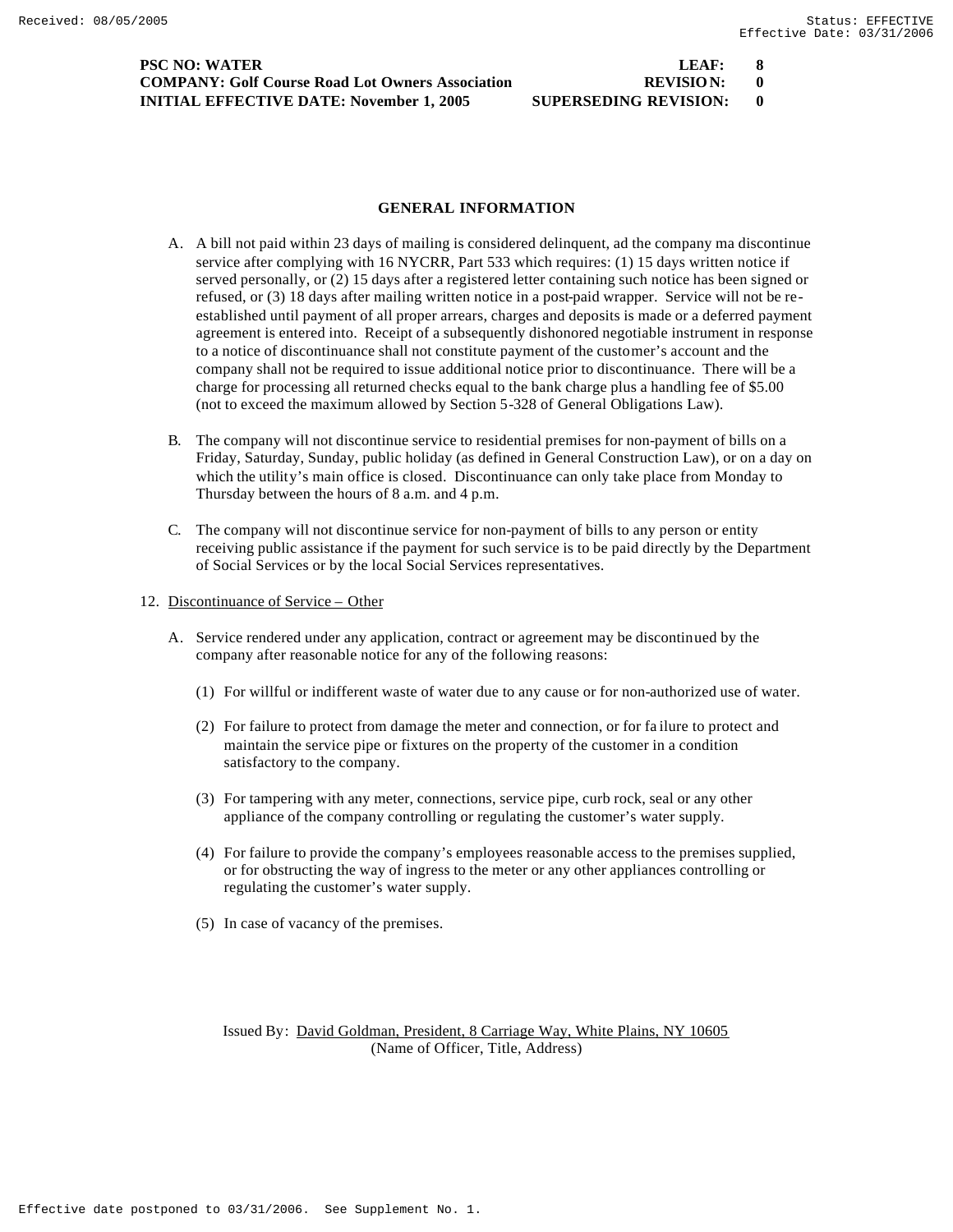### **GENERAL INFORMATION**

- (6) For cross connections.
- (7) For submetering or reselling water.
- (8) For non-compliance with water usage restrictions.
- (9) For violation of any rule or regulation of the company as filed with the Public Service Commission, provided such violation affects the reliability or integrity of the water system.
- B. Written notice of discontinuance of service shall contain the information required by 16 NYCRR Section 533.3 and will be given except in those instances where a public health hazard exists.
- C. The company may, at any time, temporarily discontinue water service in case of accident, or for the purpose of making connections, alterations, repairs, changes, etc.
- D. Except as stated in the preceding paragraph, or in the case of a violation that threatens the integrity of the water system, the company shall not discontinue service to any customer on a Friday, Saturday, Sunday, Public Holiday or on a day when the company is not open for business. Public Holiday shall refer to those holidays defined in the General Construction Law.
- 13. Discontinuance of Residential Service Special Procedures

If termination of service would result in serious impairment to health and safety, the company must delay the termination of service or, if service has already been terminated, must restore service, for thirty days under the following conditions.

- A. all occupants are either blind, disabled, 62 years of age or older or 18 years of age or under;
- B. a medical emergency exists; or
- C. if heating would be affected between November 1 and April 1.

It is the customer's responsibility to notify the company that such conditions exist and to provide any required documentation. The company may require that the customer make appropriate arrangements to pay any arrears as well as pay current bills.

#### 14. Deferred Payment Agreements

In addition to those circumstances in Section 13, the company will consider granting customers reasonable payment terms in cases where a customer is threatened with termination of service, or where the company has issued a backbill to a customer. Any such agreement may require the customer to make a reasonable down payment, and to pay bills when issued.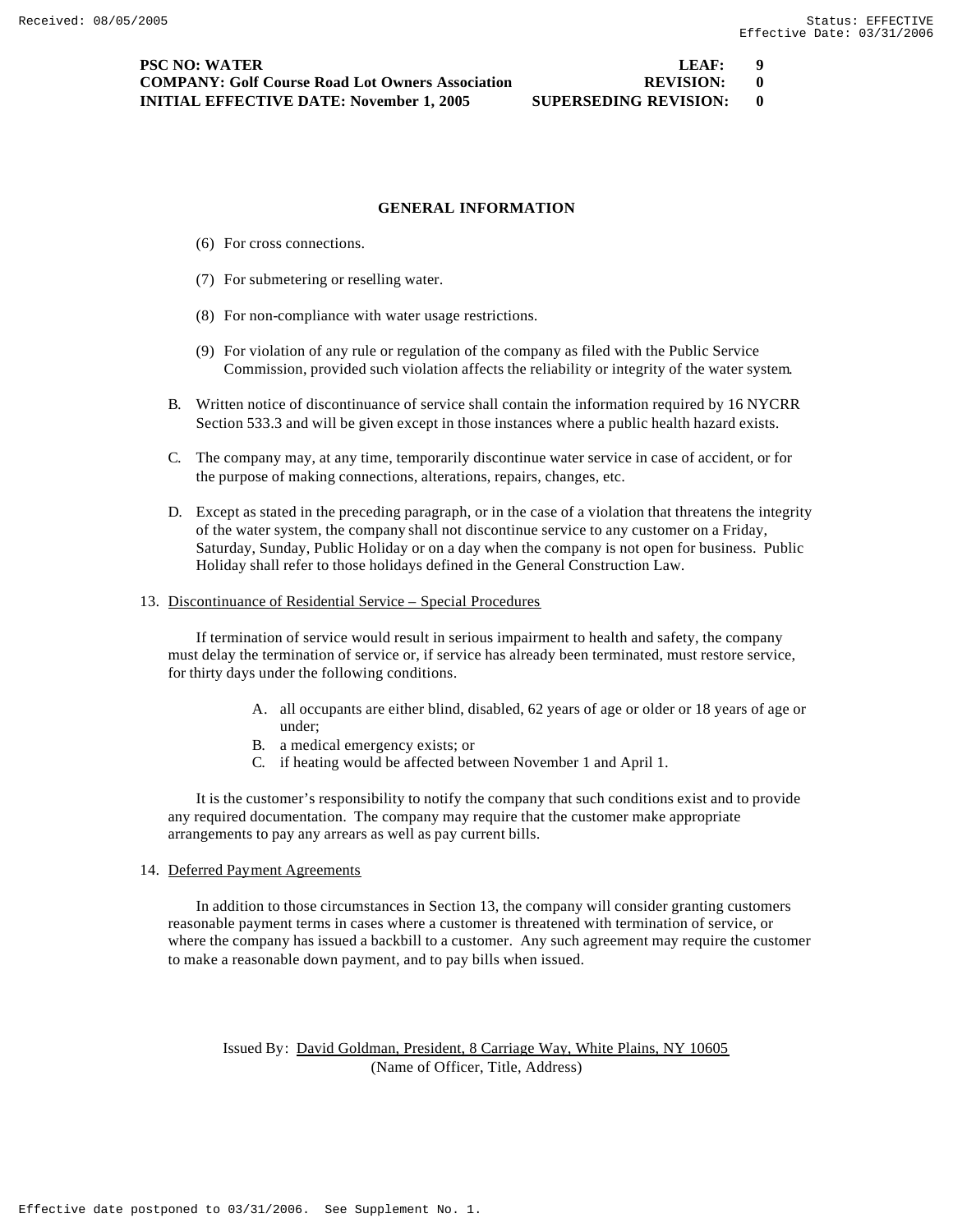## **PSC NO: WATER COMPANY: Golf Course Road Lot Owners Association INITIAL EFFECTIVE DATE: November 1, 2005 SU**

| LEAF:                | 10 |
|----------------------|----|
| <b>REVISION:</b>     |    |
| UPERSEDING REVISION: |    |

#### **GENERAL INFORMATION**

#### 15. Compla int Handling Procedures

- A. The company will promptly investigate and evaluate all complaints received from customers regarding bills for service rendered or required deposits. The results of the company's findings will be reported to the customer. During the period of investigation and evaluation, service will not be discontinued, nor shall a new notice of termination be issued, provided, however, that the customer will be required to pay the undisputed portion of any balance due, which may include for current usage.
- B. After the completion of such an investigation, if the company determines that the disputed service has been rendered, or that the disputed charge or deposit is proper in whole or in part, the company may require that the full bill or deposit be paid. Appropriate notices of the determination shall be given to the customer, and where notice of discontinuance of service was previously sent, or is served with the determination, such notice shall include a statement advising the customer of the availability of the Commission's complaint handling procedures, including the address and telephone number of the Department's Consumer Services Division. Where prior notice of discontinuance was sent, company procedure provides for discontinuance of service if customer fails to pay the proper amount due and owing within 5 days after notice of the company determination was served personally on the customer or at least 8 days after mailing of the notice. Under no circumstances will discontinuance of service occur if so precluded by the Commission.
- C. In situations where the complaint procedures of the Commission have been invoked and it is determined that the disputed service has been rendered or that the disputed charge or deposit is proper and prior notice of discontinuance was sent, a customer's service will not be discontinued for failure to pay the amount found due and owing until at least 5 days after notice of the Commission's determination, where personal service is made, or at least 8 days after mailing of such a notice.

#### 16. Restoration of Service

A charge will be made to restore service after discontinuance at the customer's request, for nonpayment or for violation of these rules.

This charge will be \$50.00 during normal business hours (8:00 a.m. to 4:00 p.m., Monday through Friday), \$50.00 outside of normal business hours Monday through Friday and \$50.00 on weekends or public holidays. The holidays for which the \$50.00 charge will apply are as follows:

New Year's Day Labor Day Dr. Martin Luther King, Jr. Day Columbus Day Lincoln's Birthday Veteran's Day Washington's Birthday Thanksgiving Day Memorial Day Christmas Day Independence Day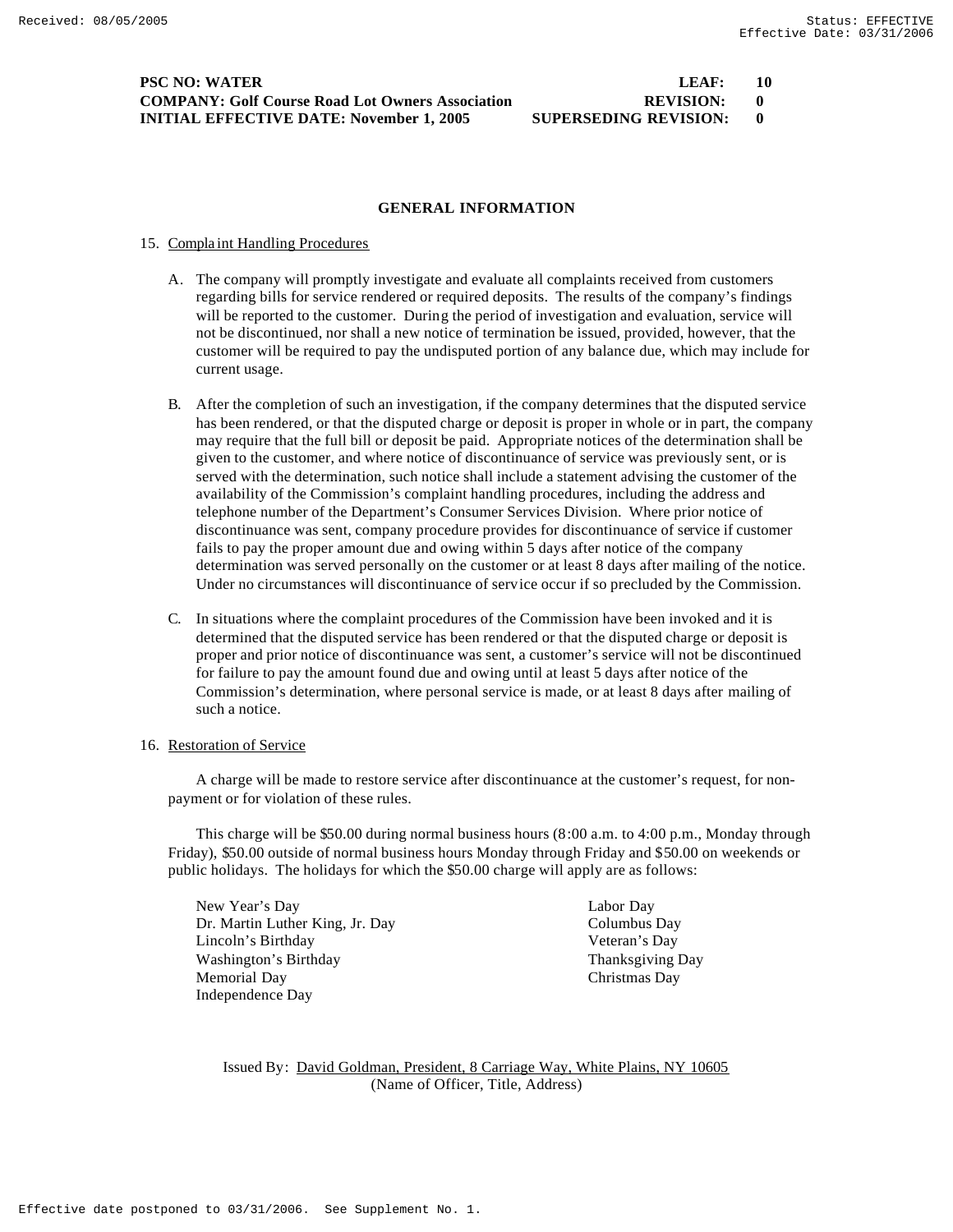## **PSC NO: WATER COMPANY: Golf Course Road Lot Owners Association INITIAL EFFECTIVE DATE: November 1, 2005 SU**

| LEAF:                |  |
|----------------------|--|
| <b>REVISION:</b>     |  |
| IPERSEDING REVISION: |  |

#### **GENERAL INFORMATION**

In a case where service is being restored after discontinuance for non-payment, the company may require full payment of all arrears as well as the restoration of service charge. If the company and the customer have entered into some form of payment agreement, the agreed upon down payment may be required before service will be restored.

If it becomes necessary to disconnect service at the main because of willful acts of a customer, the service restoration charge will include the actual costs incurred by the company to disconnect and reconnect the service.

#### 17. Interest on Customer Overpayments

The company will provide interest on a customer overpayment as follows:

- A. A customer overpayment is defined as payment by the customer to the company in excess of the correct charge for water service supplied to the customer which was caused by erroneous billing by the utility.
- B. The rate of interest on such amounts shall be the greater of the unadjusted customer deposit rate or the applicable late payment rate, if any, for the service classification under which the customer was billed. Interest shall be paid from the date when the customer overpayment was made, adjusted for any changes in the deposit rate or late payment rate, and compounded monthly, until the date when the overpayment was refunded.
- C. The company will not pay interest on customer overpayments that are refunded within 30 days after such overpayment is received by the company.

#### 18. Regulation

All matters, rules and other situations concerning the rendering of water service which are not specifically covered herein or in a provision of the New York State Codes, Rules and Regulations and which are subject to the jurisdiction of the Public Service Commission, and for which a customer and the company cannot agree as to an equitable and fair solution will be referred to said Commission to be resolved. Either the customer or the company may request that a rule or provision of this tariff be changed for a particular situation.